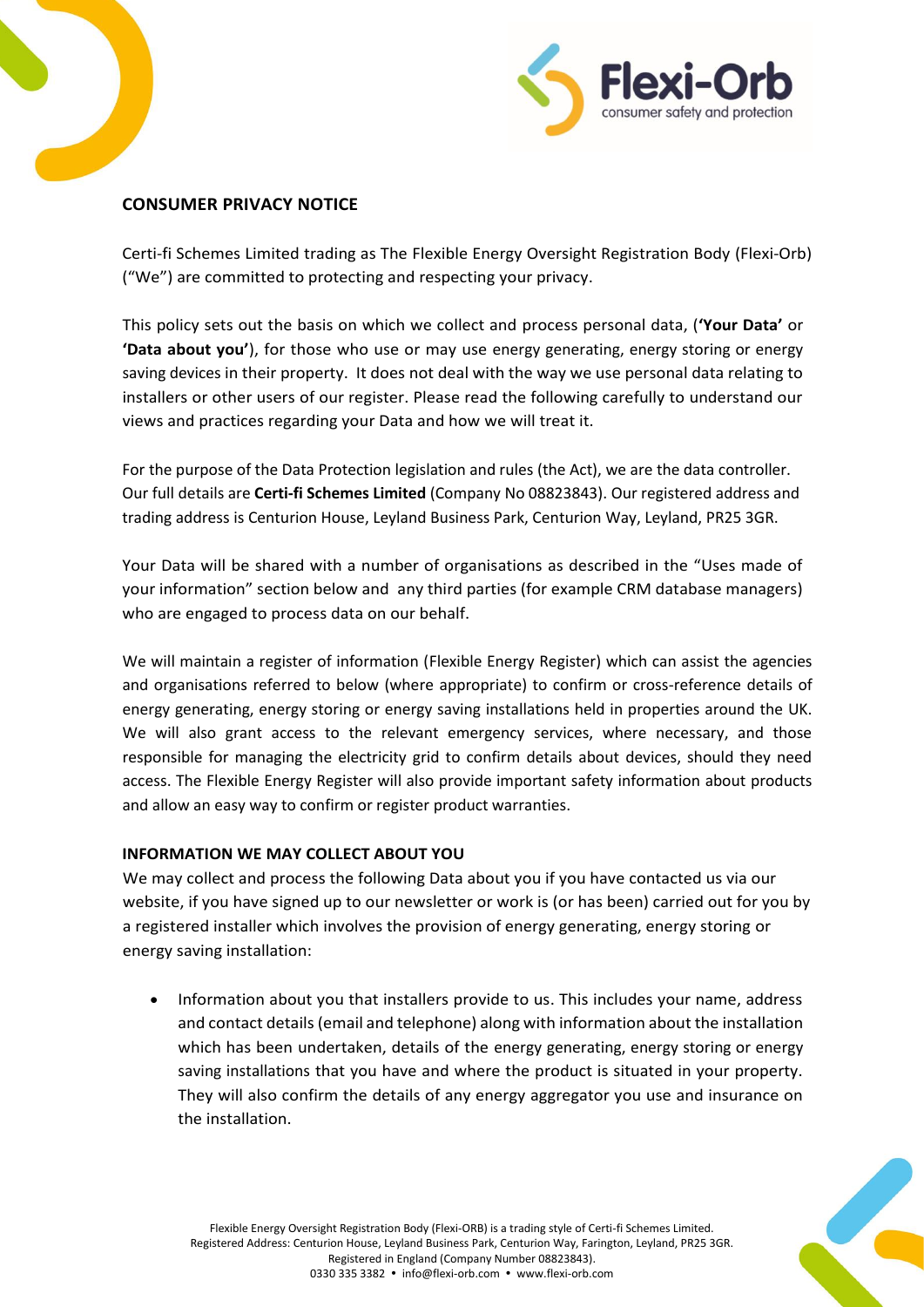



- If you contact us, by way of the website, we may collect and process data to help you with your enquiry. This includes your name, postcode and contact details (email and telephone) along with information related to your enquiry.
- If you have signed up to our newsletter. This includes your name and email address.
- We send out a survey when work has been carried out to rate the quality of the installation and any advice provided about the energy generating, energy storing or energy saving installation. We may also ask you to complete surveys that we use for research or quality control purposes.

### **USES MADE OF THE INFORMATION**

We use information held about you in the following ways:

- To provide to the emergency services if they need to locate an energy generating, energy storing or energy saving device at your property. We allow them to access our Flexible Energy Register where they have provided assurances and agreement to protect the data they may access.
- To provide to Distribution Network Operators who need to be notified about or authorise the connection of energy generating, energy storing or energy saving installationsto the electricity grid. We allow them to access our Flexible Energy Register where they have provided assurances and agreement to protect the data they may access.
- To provide to licensed energy aggregators who may contract to the National Grid to sell energy for you. We allow them access to our Flexible Energy Register where they have an agreement with us and have confirmed that they are accessing your data with agreement from you.
- To provide to consumer codes (bodies that ensure installers of energy generating, energy storing or energy saving installations operate in accordance with a set of consumer-focused rules) to allow them to confirm their members are meeting requirements to register works with us and in cases where they investigate a complaint. We allow them to access our Flexible Energy Register where they have provided assurances and agreement to protect the data they may access.
- For the registration of warranties and to assist in the event of a product recall for consumers. We do this where a manufacturer enters an agreement with us and it is in the consumer's interest to have the registration completed.

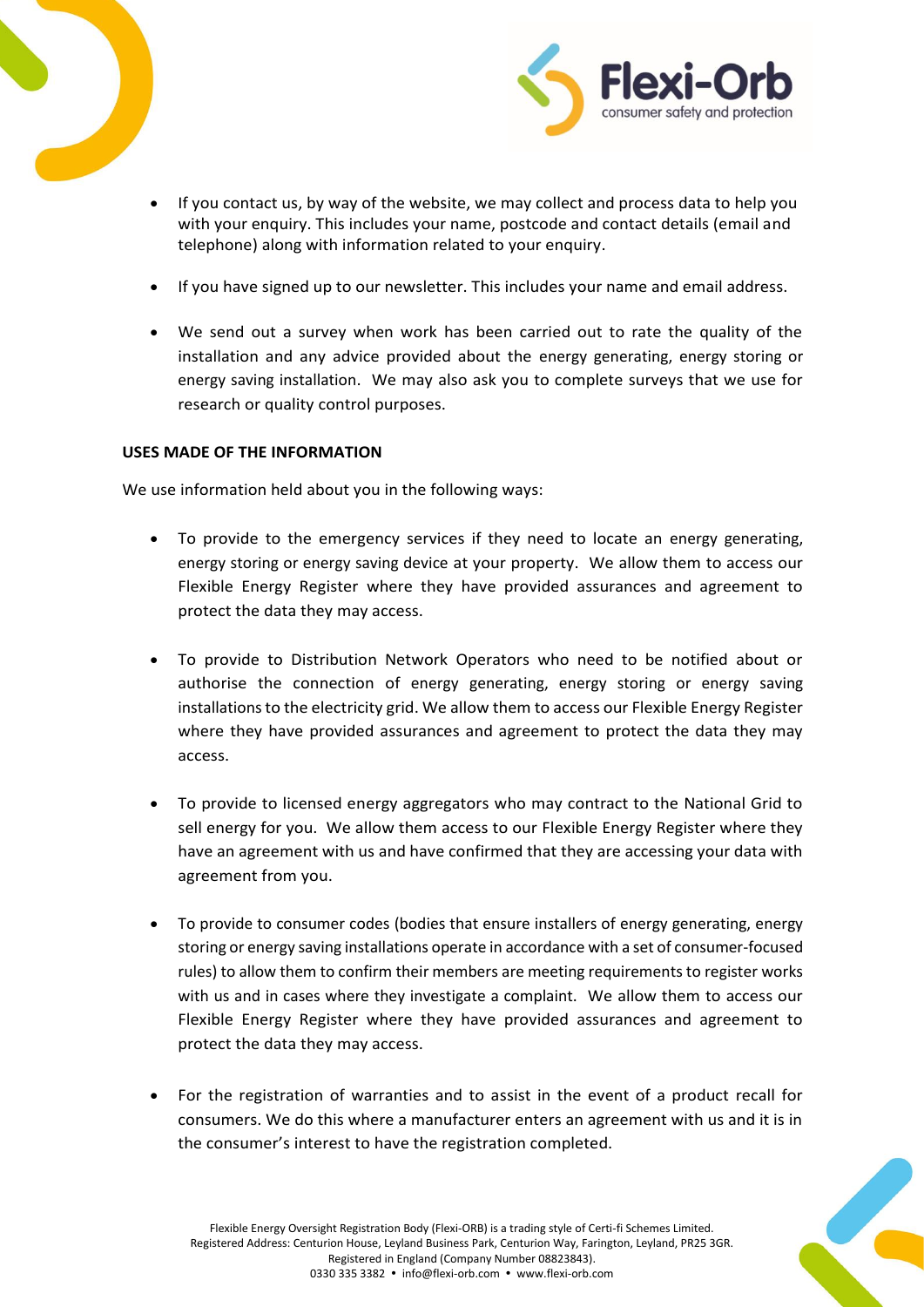



- To provide to certification bodies who need to be notified about the installation of energy generating, energy storing or energy saving installations in order to comply with appropriate building regulations. We allow them to access our Flexible Energy Register where they have provided assurances and agreement to protect the data they may access.
- To allow the confirmation that insurance is in place for your installation as indicated by the registered installer.
- To provide anonymised information to departments and organisations (like the Department for Business, Energy and Industrial Strategy, Ofgem, the National Grid) relating to installations which will be the postcode of an installation and energy generating, energy storing or energy saving device information. We allow them to access our Flexible Energy Register where they have provided assurances and agreement to protect the data they may access. The information they may access is limited.
- To provide trade associations operating in the energy generating, energy storing or energy saving sector, access to information around installations in order for them to provide feedback and advice on the energy network infrastructure. We allow them to access our Flexible Energy Register where they have provided assurances and agreement to protect the data they may access. We only provide personal information if this is necessary.
- To provide finance lenders or finance brokers access to your information and the installation of your energy generating, energy storing or energy saving device when you have a finance agreement with them, in order to confirm your registration and to check if appropriate protection is in place e.g. insurance. They will confirm to you that they are making checks with us.
- To provide you with information related to any safety or decommissioning requirements of your energy generating, energy storing or energy saving installation.
- To provide assurance on the performance of energy generating, energy storing or energy saving systems.
- To provide statistics on the performance of and nature of energy generating, energy storing or energy saving systems being installed.
- To provide information on the size of the energy generating, energy storing or energy

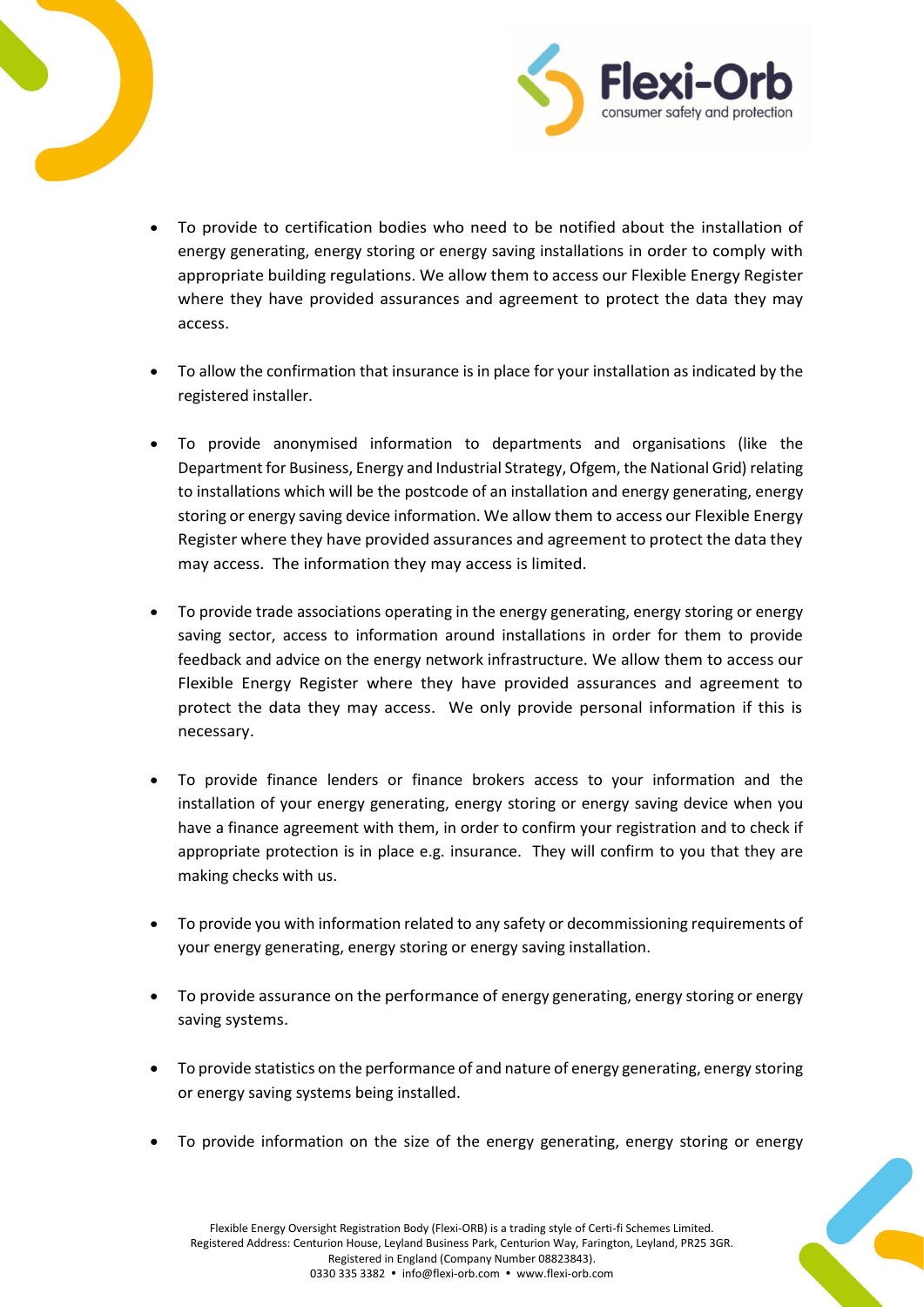



saving systems, decommissioning and any grid trading capabilities.

- To provide information on the number of energy generating, energy storing or energy saving system installations with insurance.
- To provide information around the number of energy generating, energy storing or energy saving installations within the UK, by geographic region or postcode area.
- To provide anonymized statistics for the purposes of developing the safety of energy generating, energy storing or energy saving installations and the wider market.
- To contact you with surveys that we use for research or quality control purposes.
- To provide you with our newsletter or marketing information, where you have consented to do so. You may withdraw your consent by emailing [info@flexi-orb.com](mailto:info@flexi-orb.com) or by unsubscribing when you receive the newsletter or marketing information.

Where we provide personal information to those described above, we provide it to them on the basis that they will be the data controller of that information. They will use the information subject to their own privacy policy. A full list of the organisations and what we provide information to them for is set out a[t www.flexi-orb.com.](http://www.flexi-orb.com/)

We use your data on the basis of the legitimate interests of ourselves and those to whom we provide your information. The Legitimate Interests being pursued are:

| <b>Interest</b>                          | <b>Explanation</b>                                  |
|------------------------------------------|-----------------------------------------------------|
| Promoting the safety of energy           | We share your information with manufacturers        |
| generating, energy storing or energy     | and others to ensure that any defects which may     |
| saving installations                     | be a common fault can be identified quickly.        |
| Helping consumer schemes monitor         | Consumer schemes may access the data we hold        |
| compliance with their rules              | to ensure that their members are updating the       |
|                                          | Flexible Energy Register to provide information     |
|                                          | on energy generating, energy storing or energy      |
|                                          | saving installations properly and as required. This |
|                                          | ensures that installers are acting in accordance    |
|                                          | with applicable consumer codes.                     |
| Supporting the requirements to notify    | There is an obligation to notify Distribution       |
| Distribution Network Operators are met   | Network Operators and we allow this to be           |
|                                          | confirmed.                                          |
|                                          |                                                     |
| Supporting the operation of an effective | We allow energy aggregators to confirm the type     |

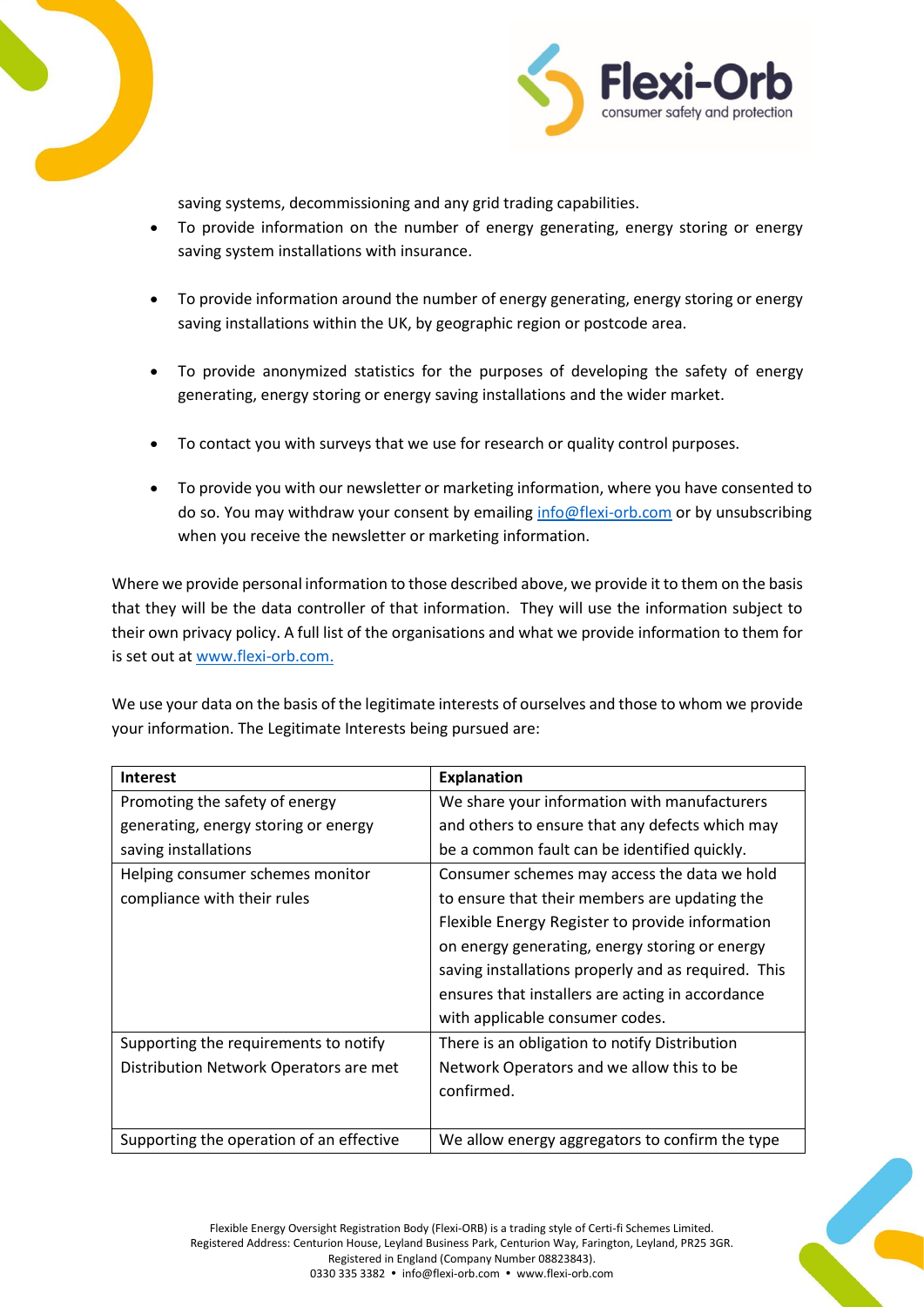

| energy market                               | of energy generating, energy storing or energy     |
|---------------------------------------------|----------------------------------------------------|
|                                             | saving system that you hold to ensure that they    |
|                                             | can properly manage the power they can provide     |
|                                             | into the grid and your estimated returns.          |
| To allow an effective warranty              | We allow product manufacturers and installers to   |
| registration system                         | confirm the details of products so that warranties |
|                                             | can be activated and operate properly.             |
| Complying with and supporting               | We help other organisations to comply with their   |
| compliance with legal and regulatory        | own legal and regulatory requirements.             |
| requirements                                |                                                    |
| To allow an effective way to help with      | We allow product manufacturers access to your      |
| product recalls                             | information in the event of a product recall or    |
|                                             | safety issue.                                      |
| Support the requirements to notify          | There is an obligation to notify relevant energy   |
| certification bodies of installations to    | storage devices to the appropriate authorities to  |
| comply with building regulations            | comply with building regulations. This is in the   |
|                                             | interests of those using properties and            |
|                                             | surrounding them.                                  |
| To allow the confirmation that the          | We allow this to confirm there is insurance in     |
| insurance in place for your installation is | place. This allows insurers and consumer code      |
| as indicated by the registered installer    | operators to ensure that members of a consumer     |
|                                             | code are acting properly.                          |

The use by the emergency services cannot be carried out based on legitimate interests. The use of your information here is in the interests of public safety and is accessed to protect the health and safety of those who could be impacted by a fire surrounding an energy storage device.

We also allow the use of your information where those accessing the information have your agreement or consent and provide anonymized information to others.

## **DISCLOSURE OF YOUR INFORMATION**

We may disclose your personal information to those entities described above in the "Uses made of your information" section as set out.

We may also disclose your personal information to legal and other professional advisors, and to our or their suppliers (for example printers or hosting providers) who reasonably need to use your personal information, so they can provide their services to us, and may also disclose your personal information to third parties:

• In the event that we sell or buy any business or assets, in which case we may disclose

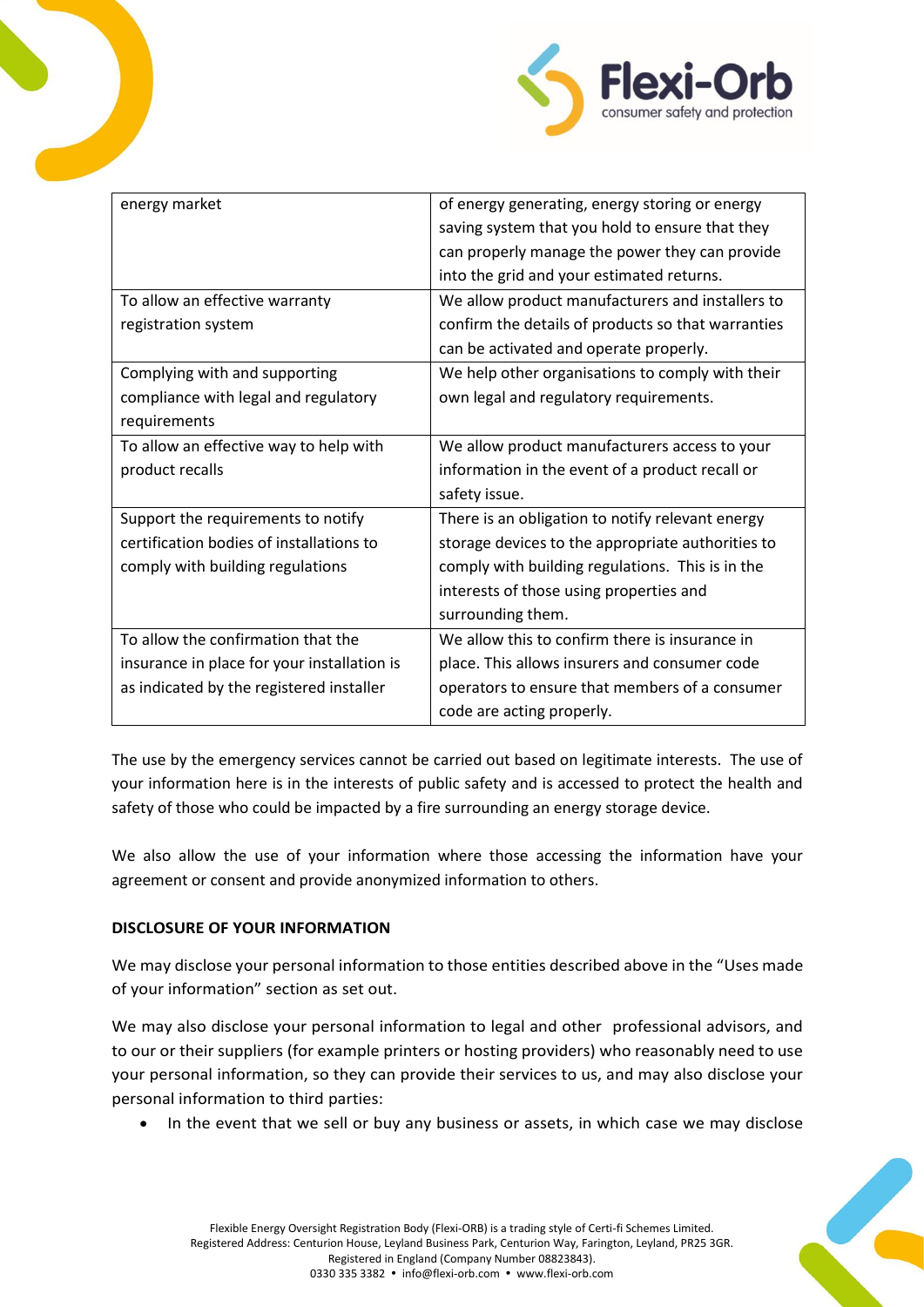



your Data to the prospective seller or buyer of such business or assets.

- If all or substantially all of its assets are acquired by a third party, in which case Data about you held by it will be one of the transferred assets.
- If we are under a duty to disclose or share your Data in order to comply with any legal obligation, or to protect the rights, property, or safety of ourselves or others. This includes exchanging information with other companies and organisations for the purposes of fraud protection and credit risk reduction.

### **YOUR RIGHTS**

You have a number of rights in relation to your personal information. These are:

- The right to confirm if we are using data about you and to access details about what we are using and how;
- The right to lodge a complaint with the Information Commissioners Office;
- The right to request we rectify any inaccurate data or to have data which is incomplete for the purpose we hold it completed;
- The right to be forgotten. Which is the right to ask us to delete information about you and if it is appropriate to do so we will do so;
- The right to restrict what we do with data in specific circumstances, including where the accuracy of the data is contested, processing is unlawful or if we only need the data to meet legal requirements;
- The right to receive the data we hold about you in a format you can use to transfer the data electronically elsewhere.

You are also able to withdraw any consent you have provided for us to use your data at any time.

#### **IP ADDRESSES AND COOKIES**

We may collect information about your computer, including where available your IP address, operating system and browser type, for system administration and to report aggregate information to our advertisers. This is statistical data about our users' browsing actions and patterns and does not identify any individual.

For the same reason, we may obtain information about your general internet usage by using a cookie file which is stored on the hard drive of your computer. Cookies contain information that is transferred to your computer's hard drive. They help us to improve our site and to deliver a better and more personalised service.

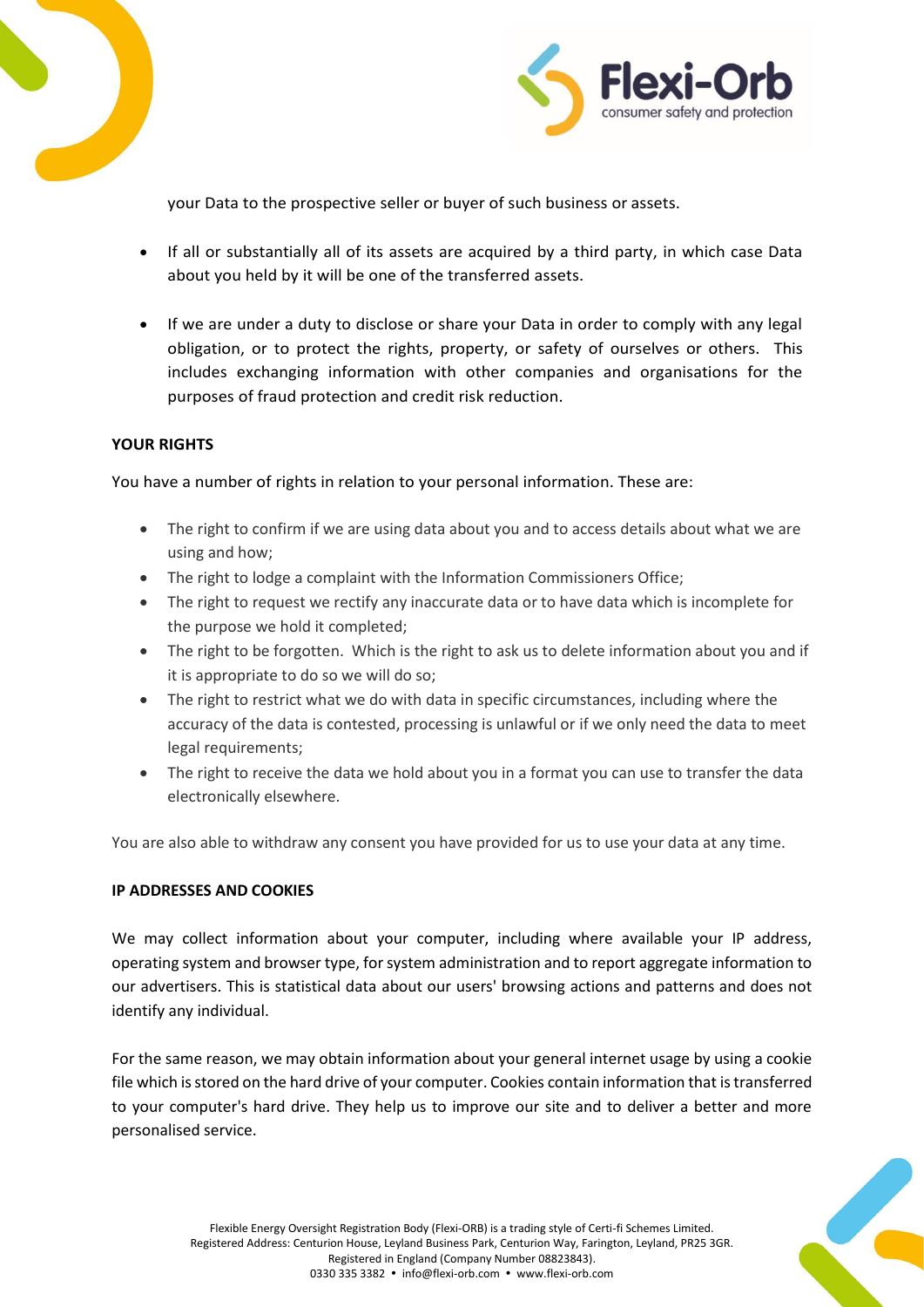



You may refuse to accept cookies by activating the setting on your browser which allows you to refuse the setting of cookies. However, if you select this setting you may be unable to access certain parts of our website. Unless you have adjusted your browser setting so that it will refuse cookies, our system will issue cookies when you log on to our site.

# **WHERE WE STORE YOUR PERSONAL DATA**

The Data about you that we collect may be transferred to, and stored at, a destination outside the European Economic Area ("EEA"). It may also be processed by staff operating outside the EEA who work for us or for one of our suppliers. Such staff maybe engaged in, among other things, the fulfilment of your order, the processing of your payment details and the provision of support services. We will take all steps reasonably necessary to ensure that your Data is treated securely and in accordance with this privacy policy. Data will at all times remain subject to the provisions of the Act.

Unfortunately, the transmission of information via the internet is not completely secure. Although we will do our best to protect your Data, we cannot guarantee the security of your Data transmitted to our site; any transmission is at your own risk. Once we have received your information, we will use reasonable procedures and security features to try to prevent unauthorised access.

## **HOW LONG DO WE STORE YOUR PERSONAL DATA FOR?**

We will retain your data for as long as it is reasonably required for our legitimate purposes (which include the reasonable requirement of those who we provide data to) and for no longer. The storage of the data is reviewed but will often be held until we are advised that an energy storage system has been removed, although then we may retain the data to show how long it was in place. We may from time to time contact you to confirm the details of the property owner and whether the system is still working/in place.

## **ACCESS TO INFORMATION**

The Act gives you the right to access information held about you. Your right of access can be exercised in accordance with the Act.

## **CHANGES TO OUR PRIVACY POLICY**

Any changes we may make to our privacy policy in the future will be posted on this page and, where appropriate, notified to you by e-mail.